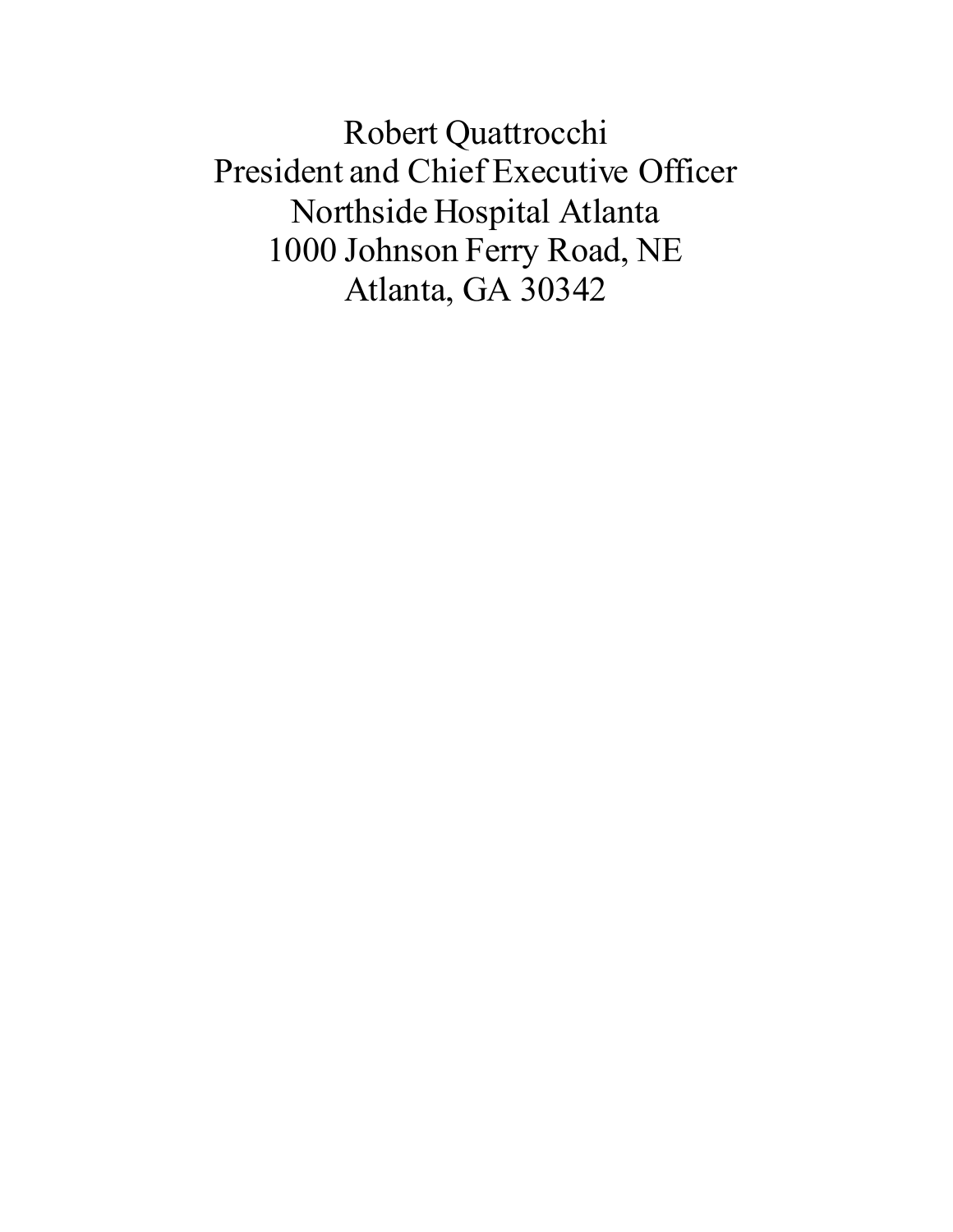DEPART MENT OF HEALTH & HUMAN SERVICES Centers for Medicare & Medicaid Services 7500 Security Boulevard, Mail Stop C5-15-12 Baltimore, Maryland 21244-1850

Center for Medicare

June 7, 2022

Reference Number: 162303422021

Unique Case Number (UCN): 2022HPT001

Via Certified Mail

 President and Chief Executive Officer Northside Hospital Atlanta 1000 Johnson Ferry Road, NE Atlanta, GA 30342 Robert Quattrocchi

#### RE: Hospital Price Transparency Notice of Imposition of a Civil Monetary Penalty (CMP)

Dear Robert Quattrocchi:

 The Centers for Medicare & Medicaid Services (CMS) is imposing a civil monetary penalty (CMP) as described in 45 [C.F.R.§180.90.](https://C.F.R.�180.90) CMS has determined that Northside Hospital Atlanta meets the definition of a hospital specified in 45 [C.F.R.§180.20](https://C.F.R.�180.20) and that as of the date of this notice, Northside Hospital Atlanta is noncompliant with the price transparency requirements for hospitals to make standard charges public under 45 C.F.R. Part 180 (<https://www.govinfo.gov/content/pkg/FR-2019-11-27/pdf/2019-24931.pdf>). CMS has documented that your hospital has been noncompliant since March 24, 2021.

 Pursuant to 45 C.F.R. §180.70(b), CMS previously issued your hospital a Warning Notice dated April 19, 2021. Your hospital was provided the opportunity to respond and provide supporting documentation to CMS; it did not.

CMS completed a review of Northside Hospital Atlanta's website <https://www.northside.com> on September 2, 2021, and it became apparent that your hospital had not come into compliance. Based upon the September 2, 2021 review, Northside Hospital Atlanta remained in violation of the requirements to make public its list of standard charges. On September 30, 2021, CMS issued a Request for Corrective Action Plan (CAP) notifying the hospital of the following violations:

#### Violations- Comprehensive Machine-Readable File

 M-1. Failure to comply with 45 C.F.R. § 180.50(a)(2) requiring each hospital location operating under a single hospital license (or approval) that has a different set of standard

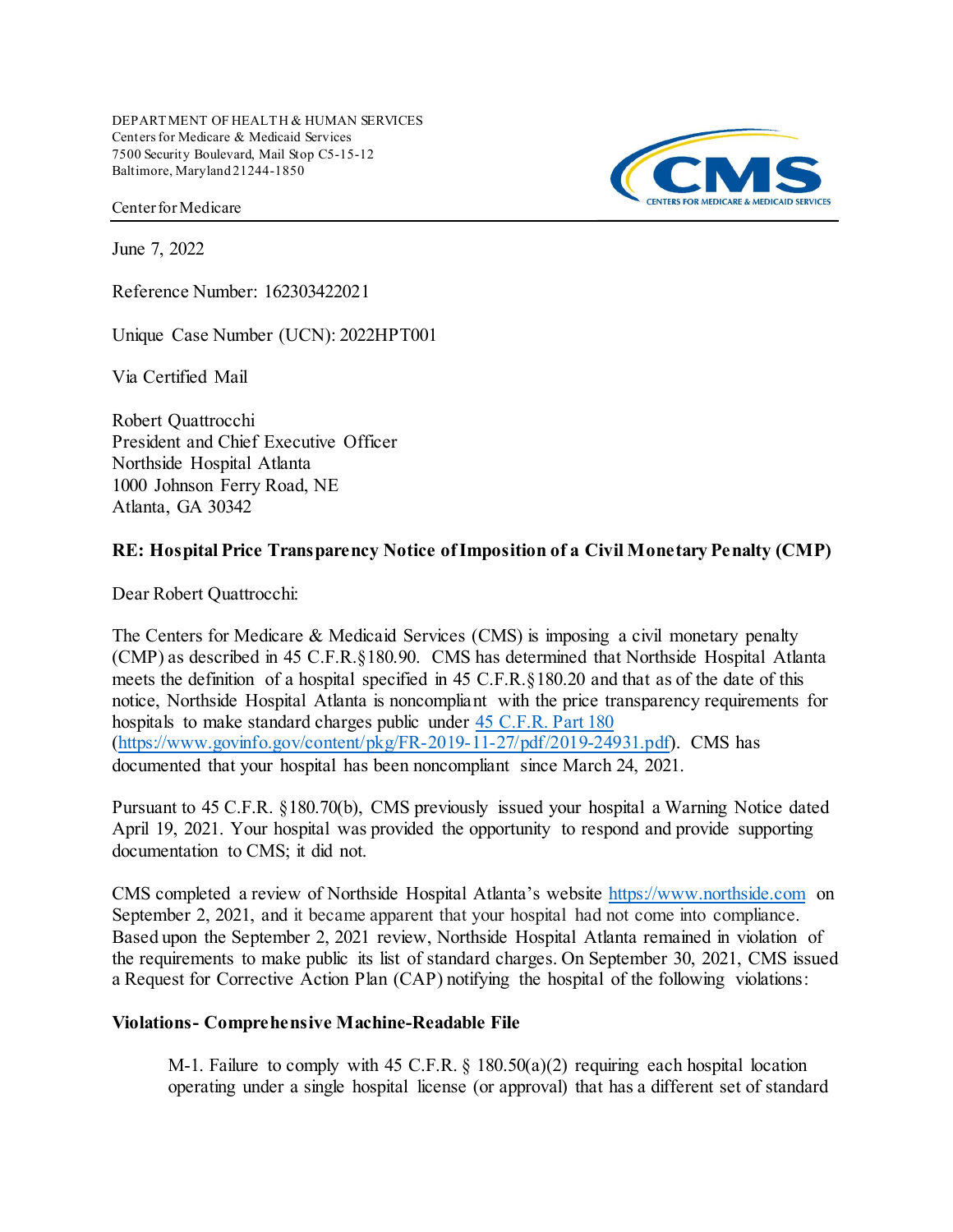charges than the other location(s) operating under the same hospital license (or approval) must separately make public the standard charges applicable to that location.

 M-2. Failure to make public a machine-readable file containing a list of all standard charges for all items and services as required at 45 C.F.R. §180.40(a). Specifically, items and services as defined at 45 C.F.R. §180.20 such as supplies, room and board, use of the facility and other items (generally described as facility fees), were not found in the online machine-readable file.

 M-3. Failure to publish the information described in 45 C.F.R. §180.50(b) in a single digital file that is in a machine-readable format as required at 45 C.F.R. §180.50(c). Specifically, the information posted online by your hospital is not in a single digital file.

 M-4. Failure to follow the naming convention specified by CMS, specifically: <ein>\_<hospital-name>\_standardcharges.[json|xml|csv] as required at 45 C.F.R.  $$180.50(d)(5)$ .

# Violations - Displaying Shoppable Services in a Consumer-Friendly Manner

 S-1. Failure to display the information described in § 180.60(b) in a prominent manner that identifies the hospital location with which the information is associated, as provided at 45 C.F.R. §180.60(d)(2).

 The Request for CAP stated that the CAP was due in 45 calendar days, which was extended to the next business day (November 15, 2021). In response to the CAP request, your designated representative sent correspondence to CMS dated November 15, 2021, which did not specify any corrective actions that the hospital intended to take. Instead, your hospital acknowledged in this correspondence that potential patients were to "request specific price estimate quotes by either calling the Price Estimate line at 404-851-8694 or sending a simple email to [Price.Estimate@northside.com,](mailto:Price.Estimate@northside.com)" and asserted that "...Northside's price estimation process is the best method for providing patients with a good faith estimate of what they should expect to pay out of pocket." Such price estimation method does not comply with the regulatory requirements to make hospital charge information public electronically via the internet or internet-based tool. See 45 C.F.R. §§ 180.30(c), 180.60(a)(2).

 CMS sent a request for a revised CAP on December 20, 2021. The request for a revised CAP stated that the CAP was due in 15 days (January 4, 2022). Northside Hospital Atlanta did not submit a CAP.

 CMS conducted a technical assistance call on January 11, 2022. During this call, the designated representative for Northside Hospital Atlanta confirmed that the previous violations had not been corrected and, in fact, the hospital system had intentionally removed all previously posted pricing files. CMS then reiterated that your hospital is required to post a machine-readable file and a shoppable services file (or price estimator tool) that meet price transparency requirements for hospitals to make standard charge information public in accordance with 45 C.F.R.§§ 180.40  $-180.60.$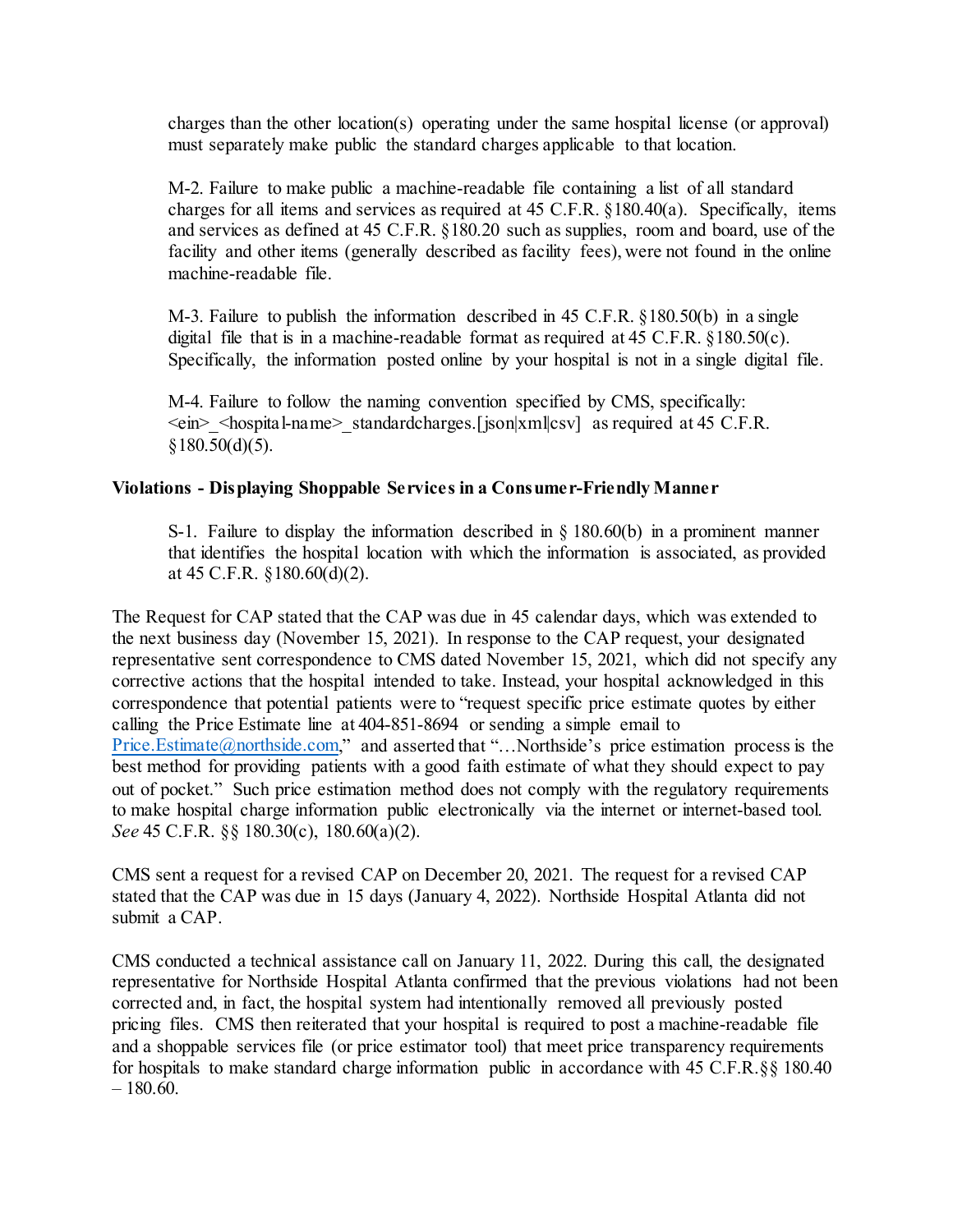CMS issued a recap of the technical assistance call via email on January 24, 2022, requesting that Northside Hospital Atlanta submit a revised CAP within 10 calendar days from the date of the e-mail. Your hospital did not submit a revised CAP and continues to fail to meet CAP requirements as described in 45 C.F.R. §180.80(c), (d). Moreover, your hospital continues to be forth below. out of compliance with 45 C.F.R.§§ 180.40 – 180.60. Therefore, CMS is imposing the CMP set

### Amount of CMP

 Based on the foregoing findings, CMS is imposing a total CMP of [\\$883,180.00](https://883,180.00) pursuant to 45 C.F.R. § 180.90:

 a) \$300.00 per day of noncompliance from September 2, 2021 through December 31, 2021 (121 days), for a total of [\\$36,300.00.](https://36,300.00)

 b) \$10.00 per bed per day for hospitals with a bed count greater than 30 but not more than  $550 = $10.00 \times (536 \text{ beds}^1) \times (158 \text{ days}) = $846,880.00$ . This CMP is calculated from January 1, 2022 up to and including June 7, 2022.

 For hospitals that remain noncompliant, CMS may issue subsequent notices imposing additional CMPs for continuing violation(s) as described at 45 C.F.R.  $\S 180.90(b)(2)(iv)$ , (f). It is incumbent upon your hospital to notify CMS when your hospital makes necessary corrections and believes to be in compliance with 45 C.F.R. §§ 180.40 – 180.60. Should your hospital fail to notify CMS that all noncompliance have been corrected, a CMP will continue to accrue until the date CMS reviews your website and determines your hospital is in full compliance with [sections 180.40](https://sections180.40) – 180.60.

# III. Payment of CMP

Pursuant to 45 C.F.R. §180.90(d), your hospital must pay the CMP in full within 60 calendar days<sup>2</sup> from the date of this notice of imposition of CMP.

 If your hospital decides to request a hearing, then your hospital must pay the CMP amount in full within 60 calendar days from the date of a final and binding decision to uphold the CMP, in whole or in part, as specified in 45 C.F.R. §180.90(d)(2). More information regarding Appeal Rights can be found in Section VI.

The CMP may be paid by federal ACH wire transfer.

<sup>&</sup>lt;sup>1</sup> Pursuant to 45 C.F.R. §180.90(c)(2)(ii)(D)(1), CMS used the most recently available, finalized Medicare hospital cost report to determine the number of beds. The data is available at <https://data.cms.gov/provider-compliance/cost>report/hospital-provider-cost-report/data.

<sup>&</sup>lt;sup>2</sup> Pursuant to 45 C.F.R. §180.90(d)(3), if the 60<sup>th</sup> calendar day is a weekend or a Federal holiday, then the timeframe is extended untilthe endof the next business day.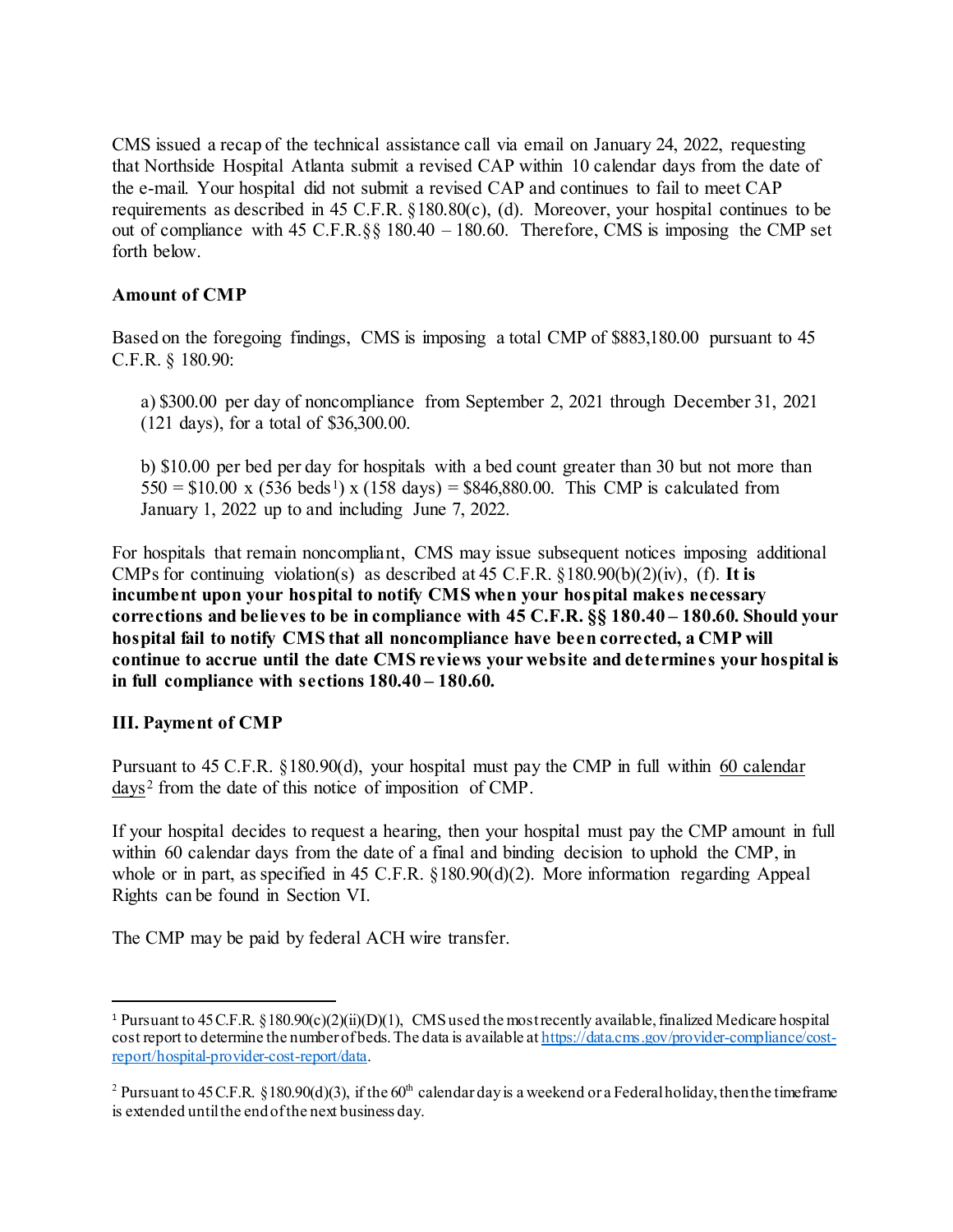# To Pay via Federal ACH Wire Transfer

| Subtype/TypeCode:                                    | 10 00                                          |
|------------------------------------------------------|------------------------------------------------|
| Amount:                                              | [Fill In]                                      |
| Sending Bank Routing Number:                         |                                                |
| ABA Number of Receiving Institution:                 |                                                |
| Receiver Name:                                       | Treasury NYC                                   |
| Receiving Institution Name:                          | Federal Reserve Bank of New York               |
| Receiving Institution Address:                       | 33 Liberty Street, New York, NY 10045          |
| Beneficiary Account Number:                          |                                                |
| Beneficiary Name:                                    | Centers for Medicare & Medicaid Services (CMS) |
| Beneficiary Physical Address:                        | 7500 Security Blvd., Baltimore, MD 21244       |
| CMS Tax ID Number:                                   |                                                |
| Credit Gateway Customer Care Number                  | 1-877-815-1206                                 |
| Re: Unique Case Number (UCN) 2022HPT001 and Hospital |                                                |
| Price Transparency CMP                               |                                                |

# IV. Appeal Rights

 Pursuant to 45 C.F.R. Part 180, Subpart D, your hospital may appeal CMS' CMP determination by requesting a hearing before an Administrative Law Judge (ALJ) of the U.S. Department of Health and Human Services' Departmental Appeals Board (DAB). To request a hearing, your hospital must submit its hearing request within  $30$  calendar days<sup>3</sup> of the issuance of the notice of imposition of CMP in accordance with the procedures outlined in 45 C.F.R. §150.401, et. seq. The request for a hearing must comply with the requirements described in 45 C.F.R. §150.407.

 The DAB no longer accepts requests for a hearing submitted by U.S. Mail or commercial carrier unless your hospital does not have access to a computer or internet service. Your hospital must use the DAB's Electronic Filing System ("DAB E-File") located at <https://dab.efile.hhs.gov> within the time frame described above to electronically submit an appeal to CMS. Further instructions are located at [https://dab.efile.hhs.gov/appeals/to\\_crd\\_instructions.](https://dab.efile.hhs.gov/appeals/to_crd_instructions) The DAB's Civil Remedies Division (CRD) requires all hearing requests to be signed and accompanied by this notice letter from CMS that addresses the action taken and the respective appeal rights. All submitted documents must be in Portable Document Format. The ALJ will consider documents uploaded to the DAB E-File on any day on or before 11:59 p.m. EST to have been received on that day. Your hospital must accept electronic service of any appeal-related documents filed by CMS or that the CRD issues on behalf of the ALJ via DAB E-File.

 Please contact the CRD at (202) 565-9462 for questions regarding the DAB E-File. If your hospital experiences technical issues with the DAB E-File, please contact the E-File System Support at [OSDABImmediateOffice@hhs.gov](mailto:OSDABImmediateOffice@hhs.gov) or at (202) 565-0146 before 4 p.m. EST. If your hospital does not have access to a computer or internet service, your hospital may request a waiver from e-filing by contacting the CRD at (202) 565-9462 and providing an explanation as

<sup>&</sup>lt;sup>3</sup> Pursuant to 45 C.F.R. §180.110(a), if the 30<sup>th</sup> calendar day is a weekend or a Federal holiday, then the timeframe is extended untilthe end of the next business day.